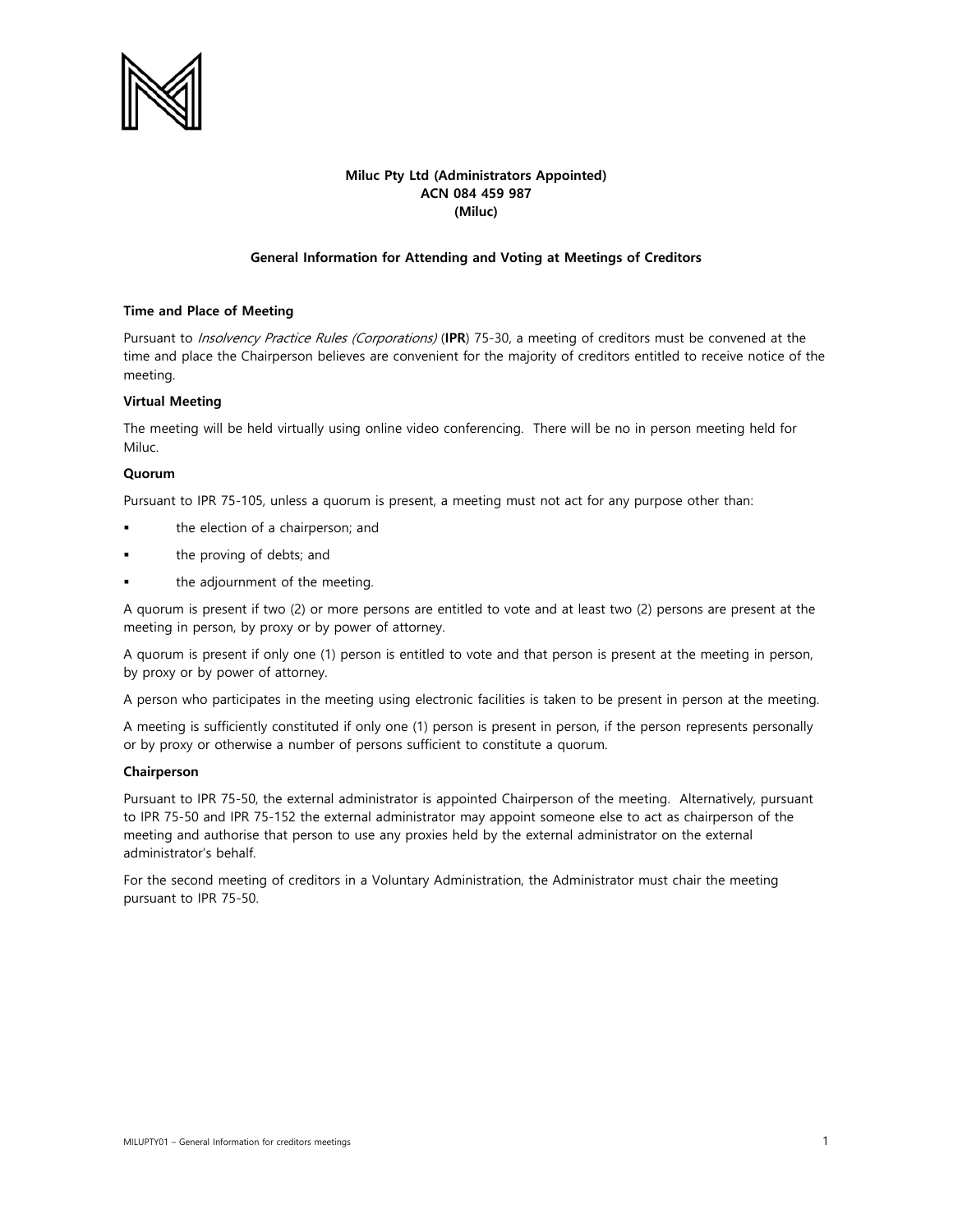

#### **Voting**

Pursuant to IPR 75-85, creditors will not be eligible to vote at the meeting unless they have lodged particulars of their debt or claim prior to or at the meeting.

Accordingly, creditors who intend to vote at the meeting should ensure that they lodge a formal proof of debt with the external administrator prior to or at the meeting.

For meetings held virtually, voting must be decided by way of a poll. In this regard, please note the meeting may be adjourned by the chairperson for a short time should time be required to consider votes for each of the proposed resolutions.

In the event of a deadlock, the chairperson may exercise a casting vote. In such situations, the minutes of the meeting must specify the chairperson's reasons for exercising, or not exercising, their casting vote.

Pursuant to IPR 75-115::

- a resolution is passed if a majority in number and a majority in value vote in favour of the resolution; and
- a resolution is not passed if a majority in number and a majority in value vote against the proposed resolution.

In the event of a deadlock, the chairperson may exercise a casting vote. In such situations, the minutes of the meeting must specify the chairperson's reasons for exercising, or not exercising, their casting vote.

#### **Proxies**

Pursuant to IPR 75-150, a person entitled to vote at a meeting may, in writing, appoint an individual as their proxy to attend and vote at the meeting on their behalf.

Accordingly, creditors who are unable to attend the meeting but who wish to be represented should ensure that a validly executed proxy form is lodged with the external administrator prior to the meeting.

### **Corporate Creditors**

Corporate creditors who wish to attend the meeting should note that an individual may only represent them if the corporation validly grants that person a proxy or power of attorney.

#### **Committee of Inspection**

Pursuant to IPR 80-5, a person may only serve as a member of a Committee of Inspection if the person is:

- a creditor of Miluc personally; or
- the attorney of a creditor under a general power of attorney; or
- authorised in writing by a creditor; or
- a representative of the Commonwealth if a FEG claim has been, or the Commonwealth considers a claim is likely to be, made in relation to unpaid employee entitlements.

Corporate creditors who are members of a Committee of Inspection may be represented by an individual authorised in writing by the member to represent the member on the committee.